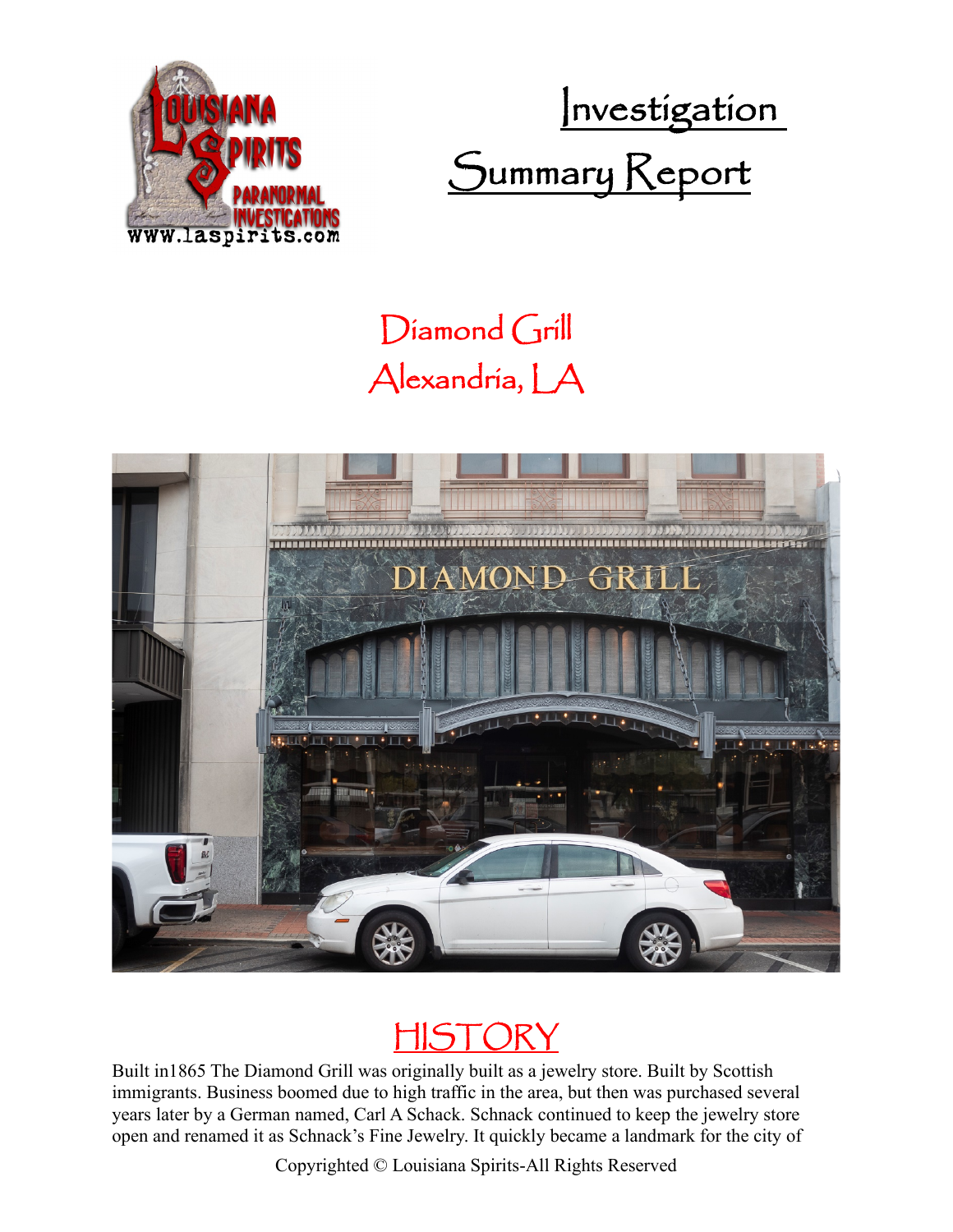Alexandria, La. In the 90's, the store then moved locations, leaving the beautiful art deco building. Several years later after being abandoned for some time, it was then purchased by the grandson of the builder, Tudor. Young Tudor then turned the beautiful artistic building into a fine dining restaurant. To pay homage to the Jewelry store that was there beforehand, he decided to call the restaurant "the Diamond Grill". No one knows where the residential ghost, "Stella", came from. Though there is reports of seeing "Stella" and feeling things around them. Especially up in the famous "Tudor Room". "Stella is famous for taking "shiny objects". There has often been reports of a black mass in the Tudor room and the candlesticks move on their own.

### EXPERIENCES

The Special event manager, Ashley, reported that she did not experience anything out of the ordinary personally, however have had many reports from the patrons and staff that there have been things moving and disappearing. Patrons and the staff all report there to be something in the "Tudor Room" and in the "Mezzanine/bar area". There have been "shiny things" and jewelry being moved and disappearing, candlesticks moving, black masses in the Tudor room, seeing a beautiful young Victorian woman dressed in Victorian era clothes, being touched or having someone "watch" them. The night of investigation we had several different experiences.

# Investigators Reports

Location: The Diamond Grill, Alexandria, La

Date: Sept 19, 2020

Investigators: Michael, Lisa, Grady, Bree

Equipment used: Handheld Recorder, K2, Camera, Several Deer cameras, Handheld Camera with night vision, Digital Still camera.

We proceeded with our base line sweeps for EMF in all areas. While doing the walkthrough we also took pictures. After the walkthrough we proceeded to set up all equipment. On the second floor, in the Tudor Room, we started our investigation by setting up four deer cameras. Two in one room and two in the other room. We captured three EVPs in these rooms. First was a growl, second was an unexplained noise that we could not make out, and third was a jingling sound that sounds like keys but none of us were moving. We also captured an unknown light in the right center of the frame on a deer camera the goes bright and fades. No idea for it. The last thing we had was our K2 meter was sitting by itself on a table and it started to just flash, again no idea on this one.

Downstairs in the main dining room and bar area was the second part of our investigation. We once again setup our four deer cameras. One in the bar. One on the stairs leading to the bar. Another on the hallway to the elevator. And the last on the elevator itself. The elevator had been opening by itself on us all night so we wanted to see if we could capture something. We did not get any EVPs on this part. But we get some picture and video. First, we have a picture video of a shadow in the center mirror of the bar. There was no one up there at the time. Second, we have a video shot of the stairs there is a loud banging noise and on the right side the light flashes quickly. Lastly, is a picture video of the elevator opening by itself.